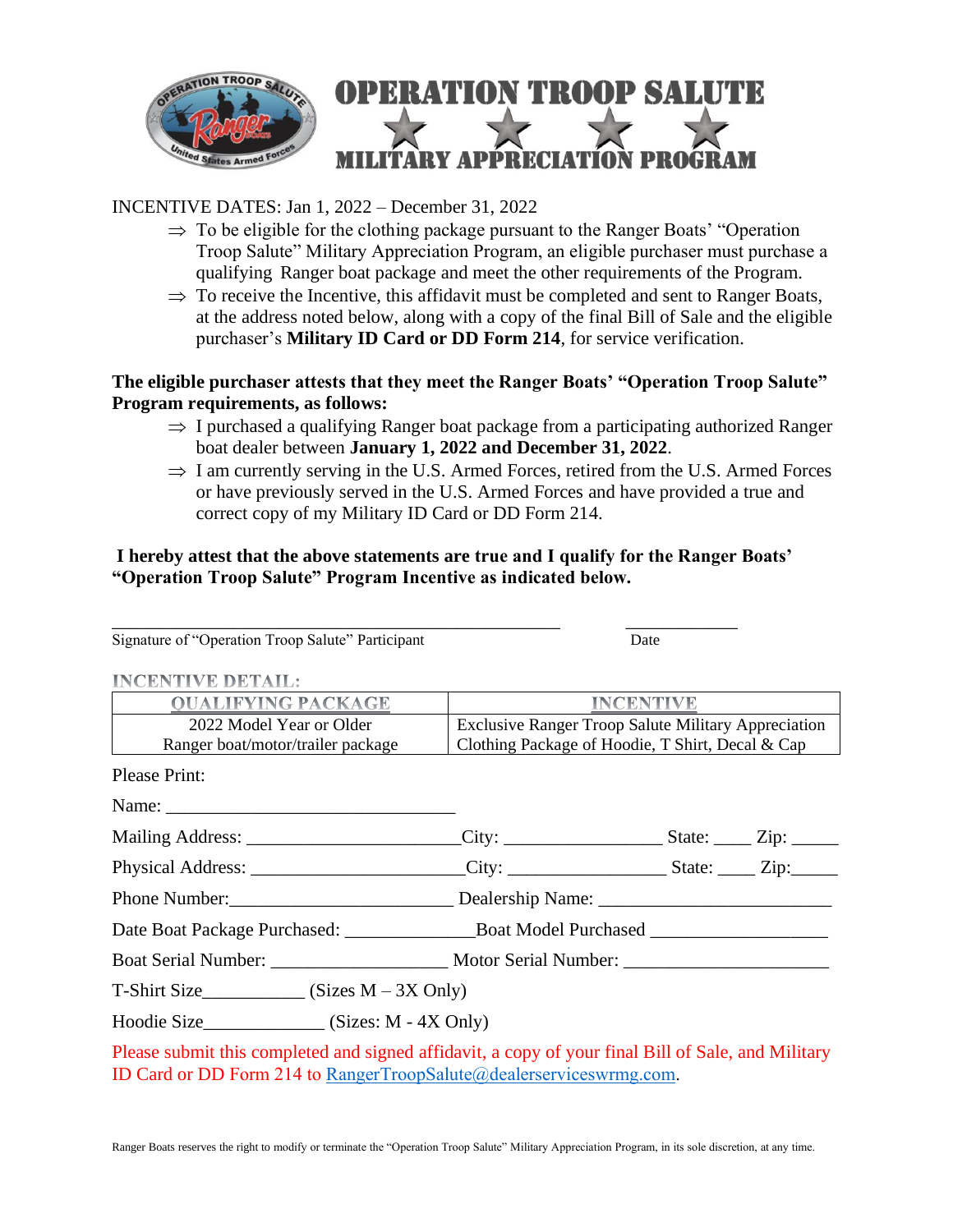

| <b>Z COMANCHE SERIES</b> | <b>Z500/100 SERIES</b> | <b>MULTI-SPECIES SERIES ANGLER SERIES</b> |         | <b>REATA FISH-N PLAY SERIES</b> |
|--------------------------|------------------------|-------------------------------------------|---------|---------------------------------|
| Z521L                    | $Z519$ Cup             | 622FS PRO                                 | 2080 MS | 212LS                           |
| $Z521L$ Cup              | Z519                   | 621FS CUP                                 | 1880 MS | 2050MS                          |
| Z520R                    | Z518                   | 620FS CUP                                 |         | 1850MS                          |
| Z520R Cup                | Z185                   | 621FS PRO                                 |         |                                 |
| Z520C                    |                        | 620FS PRO                                 |         |                                 |
| Z518L                    |                        | 621cFS PRO                                |         |                                 |
|                          |                        | 620cFS PRO                                |         |                                 |

| <b>RANGER RT SERIES</b> | <b>RANGER VX SERIES</b> | <b>RANGER VS SERIES</b> | <b>INTRACOASTAL SERIES</b> |
|-------------------------|-------------------------|-------------------------|----------------------------|
| <b>RT198P</b>           | <b>VX1888WT</b>         | VS1882 Angler           | <b>RB 200</b>              |
| <b>RT188P</b>           | <b>VX 1788 WT</b>       | VS 1682 Angler          | <b>RB</b> 190              |
| <b>RT188</b>            |                         | VS 1782 Angler          |                            |
| <b>RT188C</b>           |                         | VS 1665 SC              |                            |
| RT178                   |                         | VS 1665 T               |                            |
| <b>RT178C</b>           |                         | VS 1682 Reata           |                            |
|                         |                         | VS1882 Reata            |                            |
|                         |                         | VS1782 Reata            |                            |

| Reata Pontoon Luxury | Fish/Cruise Series | Cruise Series | Classic Series | <b>Fish Series</b> |
|----------------------|--------------------|---------------|----------------|--------------------|
| 2500LS               | 223FC              | 243C          | 200C           | 223F               |
| 2300LS               | 220FC              | 223C          | 200F           | 220F               |
|                      |                    | 220C          |                |                    |

Ranger Bay

| 2660 Bay |
|----------|
| 2600 Bay |
| 2510 Bay |
| 2360 Bay |
| 2260 Bay |